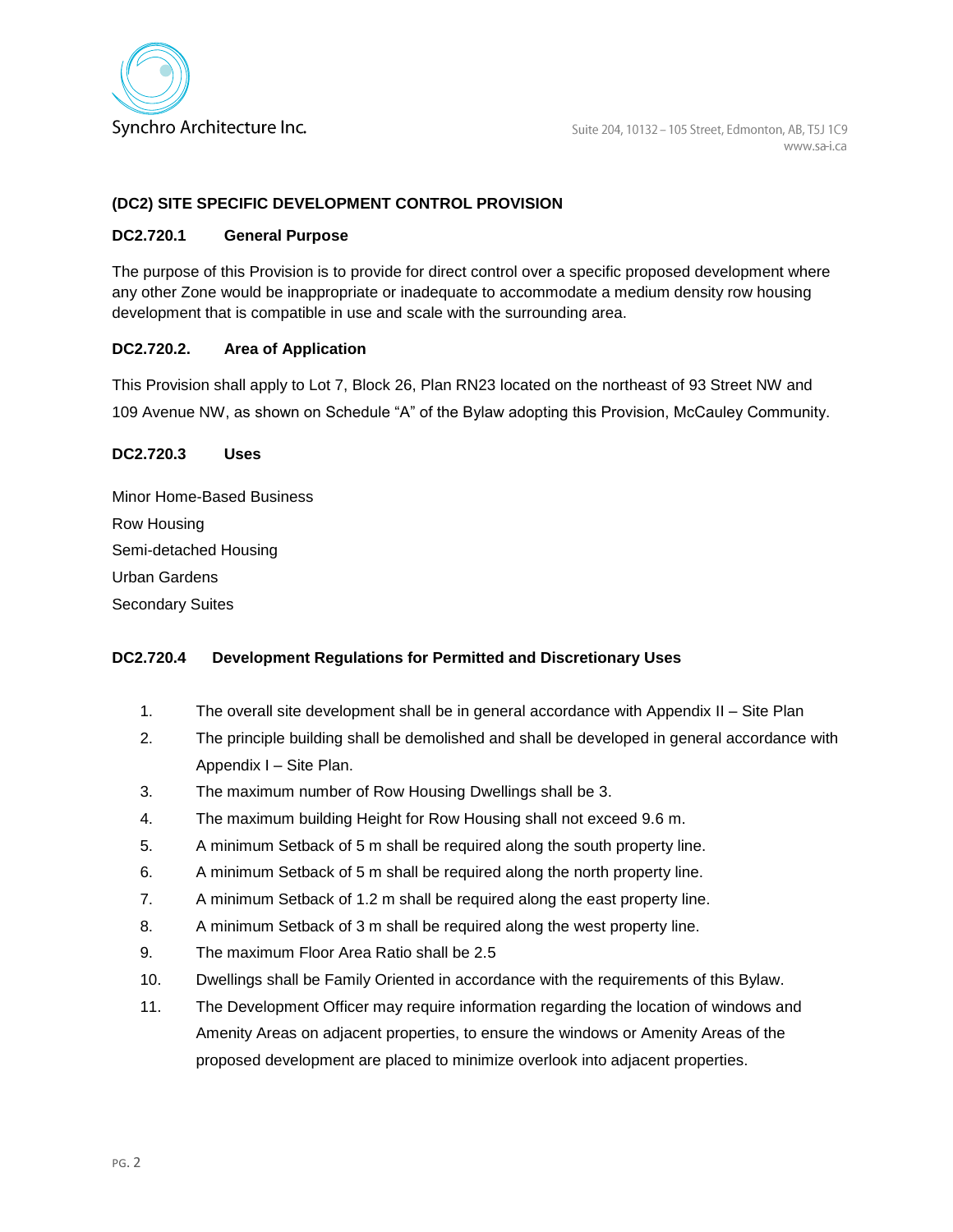

## **DC2.720.7. Urban Design Regulations**

- 1. Building design shall use a variety of architectural elements and treatments, materials, colours, and articulation to break up the massing and provide human-scale development.
- 2. The building shall be finished with high quality, durable materials. Vinyl siding and/or knockdown stucco are prohibited. The contextual fit, design, proportion, quality, texture, and application of various finishing materials shall be to the satisfaction of the Development Officer.
- 3. All exposed building Facades shall have consistent and harmonious exterior finishing materials.
- 4. Location of windows and Amenity Areas shall be placed to minimize overlook onto the adjacent property to the north, to the satisfaction of the Development Officer.
- 5. Roof top and Main level Decks shall minimize overlook onto the adjacent property to the east, in accordance with Appendix II – North and South Elevations.
- 6. Night-time light pollution shall be reduced by avoiding over-illumination of the development and by using exterior lighting fixtures that are full cut-off in design which direct light downward, to ensure illumination does not extend beyond the boundaries of the development Site in accordance with Section 51 of the Zoning Bylaw.
- 7. The building shall front onto a public roadway and be designed to articulate residential entrances through distinct architectural treatments and address the street in a prominent manner.
- 8. A solid screen fence, a minimum of 1.83 m in Height, shall be installed along the east property line not extending more than 3 m beyond setback at the south property line.
- 9. Decorative and security lighting shall be designed and finished in a manner consistent with the design and finishing of the development and shall be provided to ensure a safe well-lit environment, to the satisfaction of the Development Officer.
- 10. The Attached Garage shall be designed in a manner that is harmonious with the design of the Principal Building, in accordance with Appendix II – West Elevations.

# **DC2.720.8. Landscaping**

- 1. Landscaping shall be in accordance to Section 55 of the Zoning Bylaw.
- 2. A detailed Landscape Plan prepared shall be submitted with an application for a Development Permit to the satisfaction of the Development Officer.